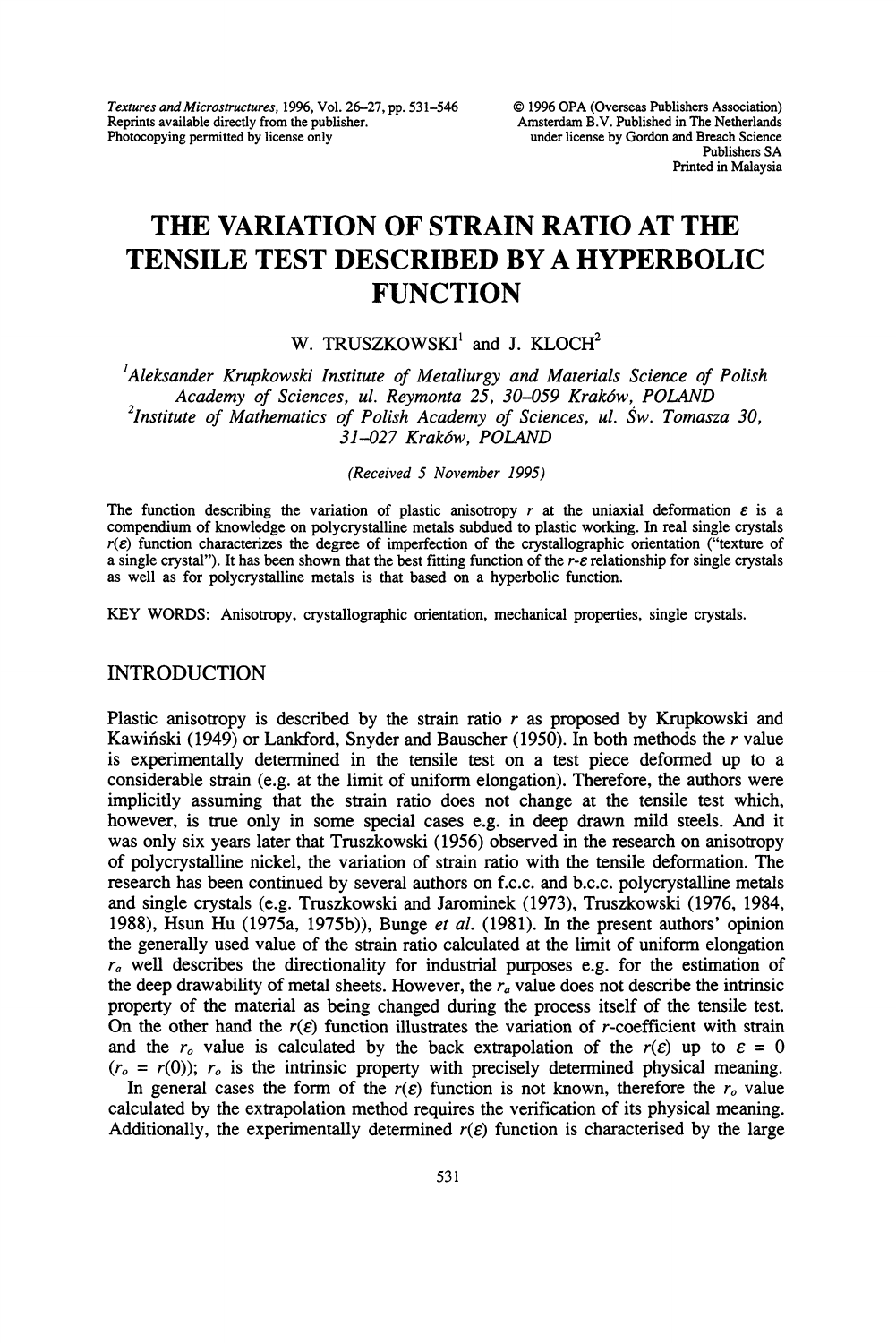scatter of data, which is asymmetric and strongly varying with the elongation: small at large strain, rising with diminishing deformation and very high when  $\varepsilon$  tends to zero. All the mentioned difficulties gave the reasons for elaborating mathematical method aiming at precise determination of the  $r<sub>o</sub>$  value; very useful was a number of experimental data on single crystals and polycrystalline metals which allowed to suggest the general form of the  $r = f(\varepsilon)$  function.

# DETERMINATION OF THE  $r(\varepsilon)$  function from Experimental DATA

Statistical analysis of scatter of experimental data around the  $r(\varepsilon)$  function at the assumed value of the experimental error  $c<sub>o</sub>$  (while c is varying with the elongation:  $c(\varepsilon)$ ) made possible the calculation of the  $r^-(\varepsilon)$  and  $r^+(\varepsilon)$  functions which describe the lower and upper limits of the zone of scatter, (Tmszkowski and Kloch (1985, 1986), Kloch and Truszkowski (1986)). When the deformation is macrohomogeneous ( $c(\varepsilon)$  = const.  $= c<sub>o</sub>$ ) the range of scatter, which is large at small strains rapidly diminishes with deformation. The macroinhomogeneous deformation provokes the rising of the range of the scatter even at medium strains. This is illustrated by the diagrams in Figures



Figure 1 Effect of experimental error c on the scatter of results around the function  $r = 1.0 - 0.05 \varepsilon$ . Macrohomogeneous deformation.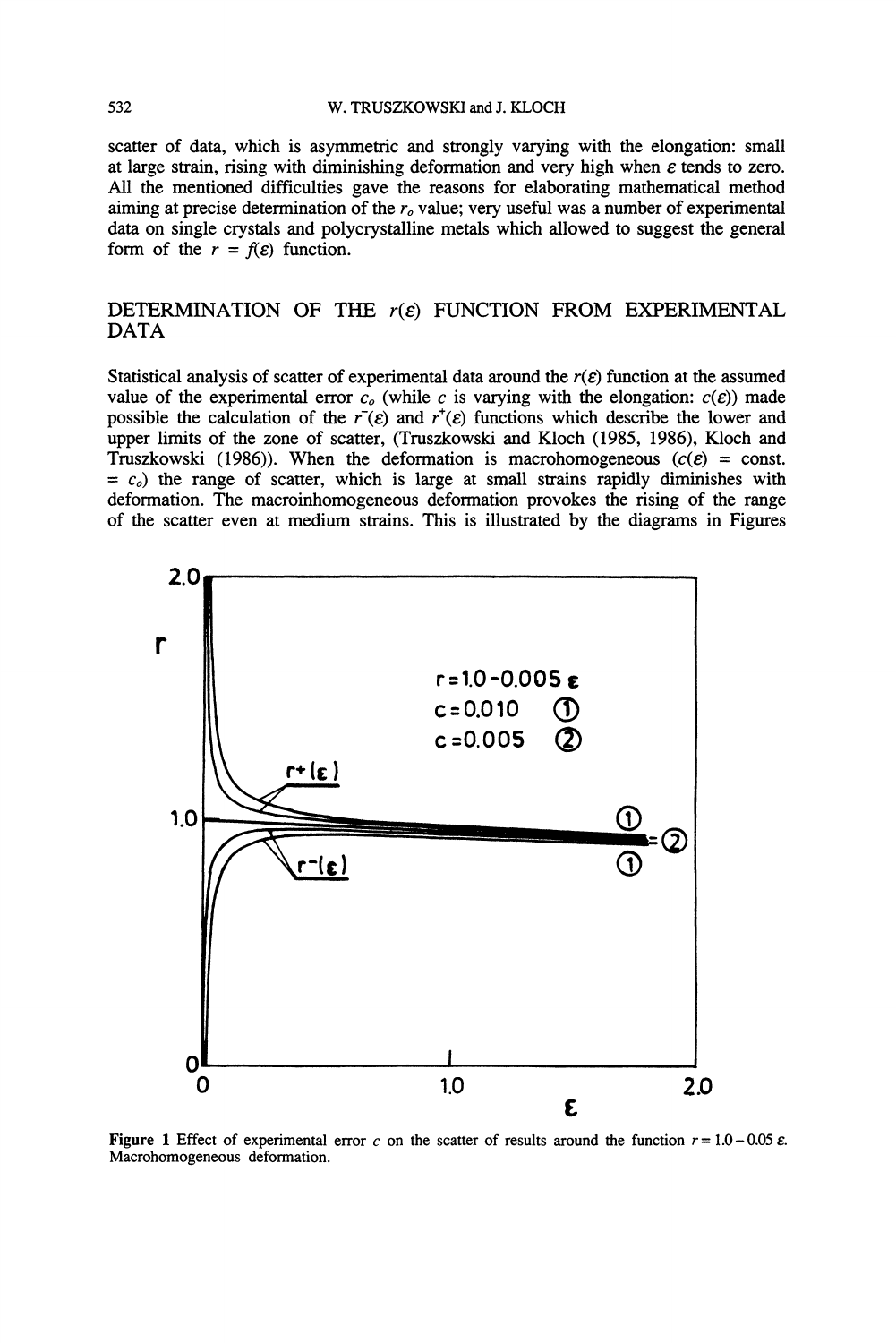1 and 2. The  $r(\varepsilon)$  and  $c(\varepsilon)$  diagrams were assumed in the following form:  $r = 1.0$  $-0.05$   $\varepsilon$ , while for homogenous deformation:  $c = 0.010$  for  $\Phi$  and  $c = 0.005$  for  $\Phi$ , and for inhomogeneous deformation:  $c = 0.010 + 0.32$  e for  $\textcircled{1}$  and  $c = 0.01 + 0.03$  e for  $\mathcal{Q}$ . (Similar characteristics for r and  $\varepsilon$  were obtained in the experimental research on the polycrystalline copper). The lower and upper limits of the range of experimental scatter ( $\bar{r}(\varepsilon)$  and  $\bar{r}(\varepsilon)$ ) embrace all experimental points ( $\varepsilon_i$ ,  $r_i$ ) and make possible, with the use of elaborated program, the calculation of the  $r(\varepsilon)$  and  $c(\varepsilon)$  functions. It is the  $c(\varepsilon)$  function which characterizes the macroinhomogeneity of deformation at the tensile test.

To illustrate the described maximum error method of the determination of the fitting function, two examples of the  $r(\varepsilon)$  and  $c(\varepsilon)$  functions for the 81/19 brass in the cold rolled state (40.5 pct of the rolling reduction) and in the annealed state are presented in Figures 3 and 4. In both cases the  $r^-(\varepsilon)$  and  $r^+(\varepsilon)$  functions include all experimental data, while the variation of the c coefficient with the strain describes the inhomogeneity of deformation.



Figure 2 Effect of experimental error c on the scatter of results around the function  $r = 1.0 - 0.05$   $\varepsilon$ . Macroinhomogeneous deformation.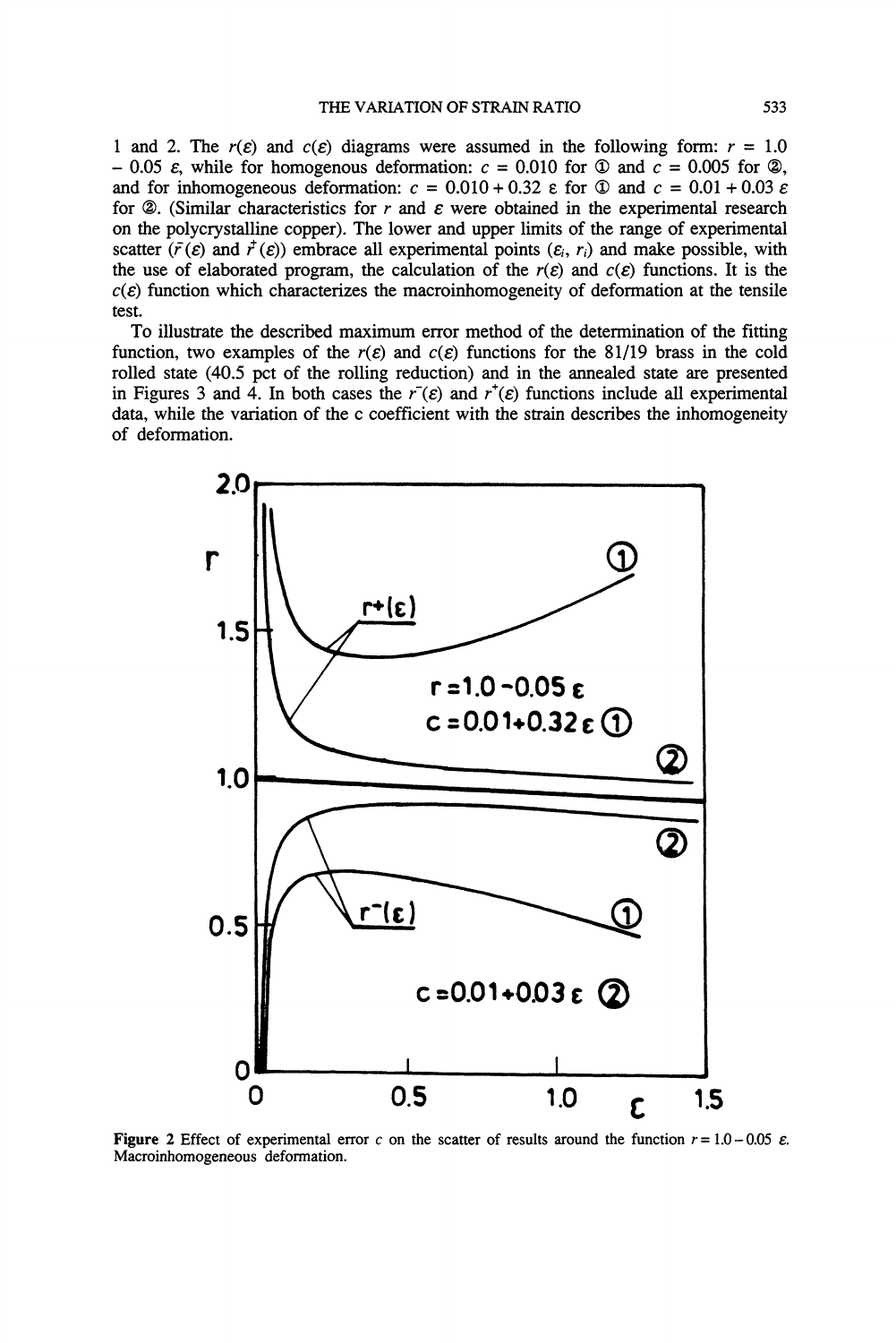

**Figure** 3  $r^{\dagger}(\varepsilon)$ ,  $r(\varepsilon)$  and  $r^{\dagger}(\varepsilon)$  relationships of the cold rolled 81/19 brass (40.5 pct rolling reduction). Experimental data from: Truszkowski, Dutkiewicz, Szpunar (1970).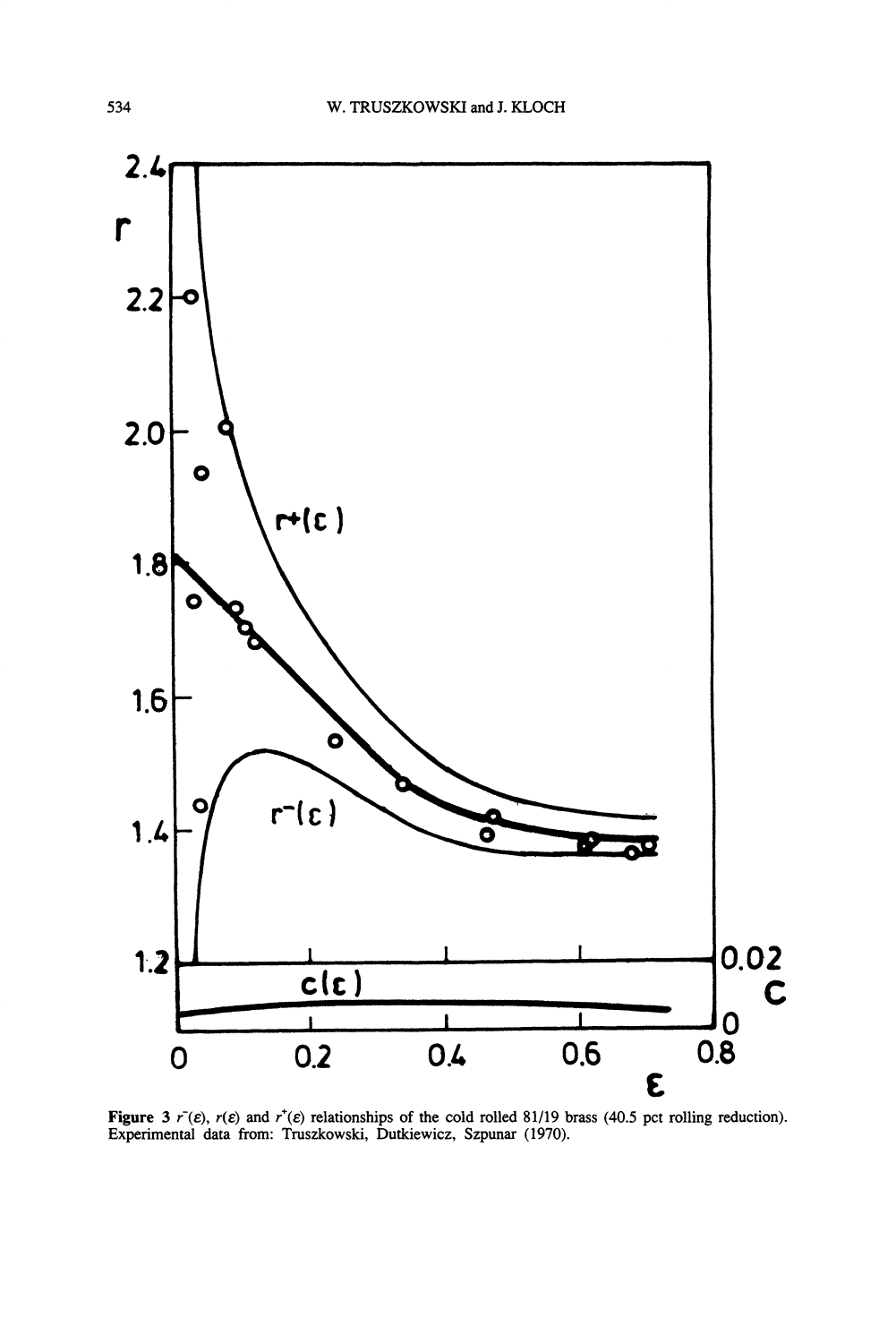

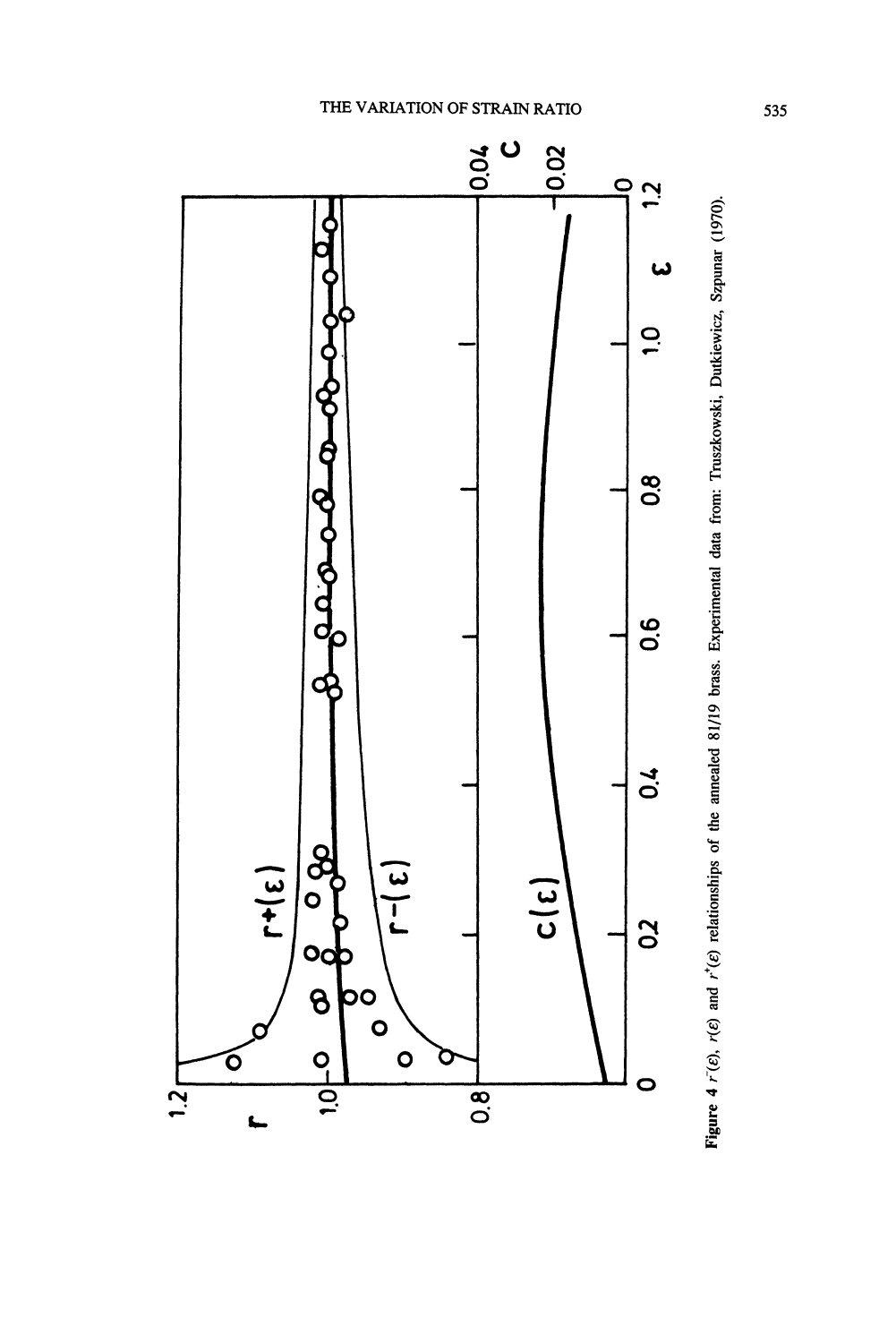# THE GENERAL FORM OF THE  $r(\varepsilon)$  FUNCTION

Plastic deformation at the tensile test of the metal sample with the random crystallographic orientation induces the formation of texture which reproduces the symmetry of the deformation process: the sample axis is the axis of symmetry of the forming texture. It has been shown in experiments that in case of random (or closeto-random) orientation  $r(\varepsilon)$  is a linear function, the r<sub>o</sub> value being close to 1; this can be illustrated on example of recrystallized nickel in the close-to-isotropic state, and annealed copper for which the X-ray diffraction revealed almost random orientation (Figures 5 and 6).

A similar behaviour is observed in single crystals with highly ordered, symmetric crystallographic orientation. Figures 7 and 8 present  $r$ - $\varepsilon$  relations of the [001] copper crystal grown by the Bridgman method and [011] nickel crystal produced using the method of Czochralski (Truszkowski and Wierzbiński (1983), Truszkowski et al. (1987)). If, however, the sample of the metal with sharp texture and the coefficient  $r<sub>o</sub>$  differing much from the value 1 (e.g. the hot-rolled nickel which  $r(\varepsilon)$  function is shown in Figure 9) is subdued to tensile test, the  $r$ - $\varepsilon$  diagram exhibits two zones:  $\Phi$ increase in r to attain the value  $r \sim 1$ , and  $\otimes$  slow diminishing of the strain ratio r. It is characteristic that in both zones  $r(\varepsilon)$  function can be described by the straightlinear function; its slope in the first zone is  $n_1$  while in the second  $n_2$ , the transition from  $n_1$  to  $n_2$  occurs in a continuous way in the  $\mathbb{Q}-\mathbb{Q}$  zone. The  $r(\varepsilon)$  function of the polycrystalline nickel, described above, illustrates well the variation of the strain ratio with the elongation in the tensile test, independently of whether in the first zone one observes the increase or decrease of the  $r$  value.

Analogically, two zones in the  $r-\varepsilon$  curve can be observed in the process of straining of a single crystal in which crystal orientation deviates from the symmetrical one. Figure 10 presents the r- $\varepsilon$  relationship for the CuZn10-4 $\degree$  [011] brass single crystal (the [011] direction deviated from the sample axis by  $4^{\circ}$  in the  $\{001\}$  plane): the rapid, closeto-linear, drop of r with  $\varepsilon$  up to about  $\varepsilon = 0.004$  followed by slow, equally linear diminishing of r values within zone  $\varepsilon > 0.02$ , and continuous variation of the slope of the  $r(\varepsilon)$  function in a transition zone 0.004  $\leq \varepsilon$  < 0.02. Such a variation of the strain ratio with strain has suggested to the authors the description of the  $r(\varepsilon)$  function by a hyperbola.

The equation of the hyperbola defined for all  $\varepsilon \in R$  has the form:

$$
r = a_1 \varepsilon + a_2 + a_3 (\varepsilon^2 + a_4 \varepsilon + a_5)^{1/2}
$$
 (1)

if only:

$$
a_4^2 - 4a_5 \le 0 \tag{2}
$$

The equations of asymptotes are:

$$
r = (a_1 + a_3)\varepsilon + a_2 + 0.5 a_3 a_4
$$
  
\n
$$
r = (a_1 - a_3)\varepsilon + a_2 - 0.5 a_3 a_4
$$
\n(3)

and the point of their intersection is:

$$
P_1(\varepsilon_1, r_1) = (-0.5 \ a_4, a_2 - 0.5 \ a_1 a_4) \tag{4}
$$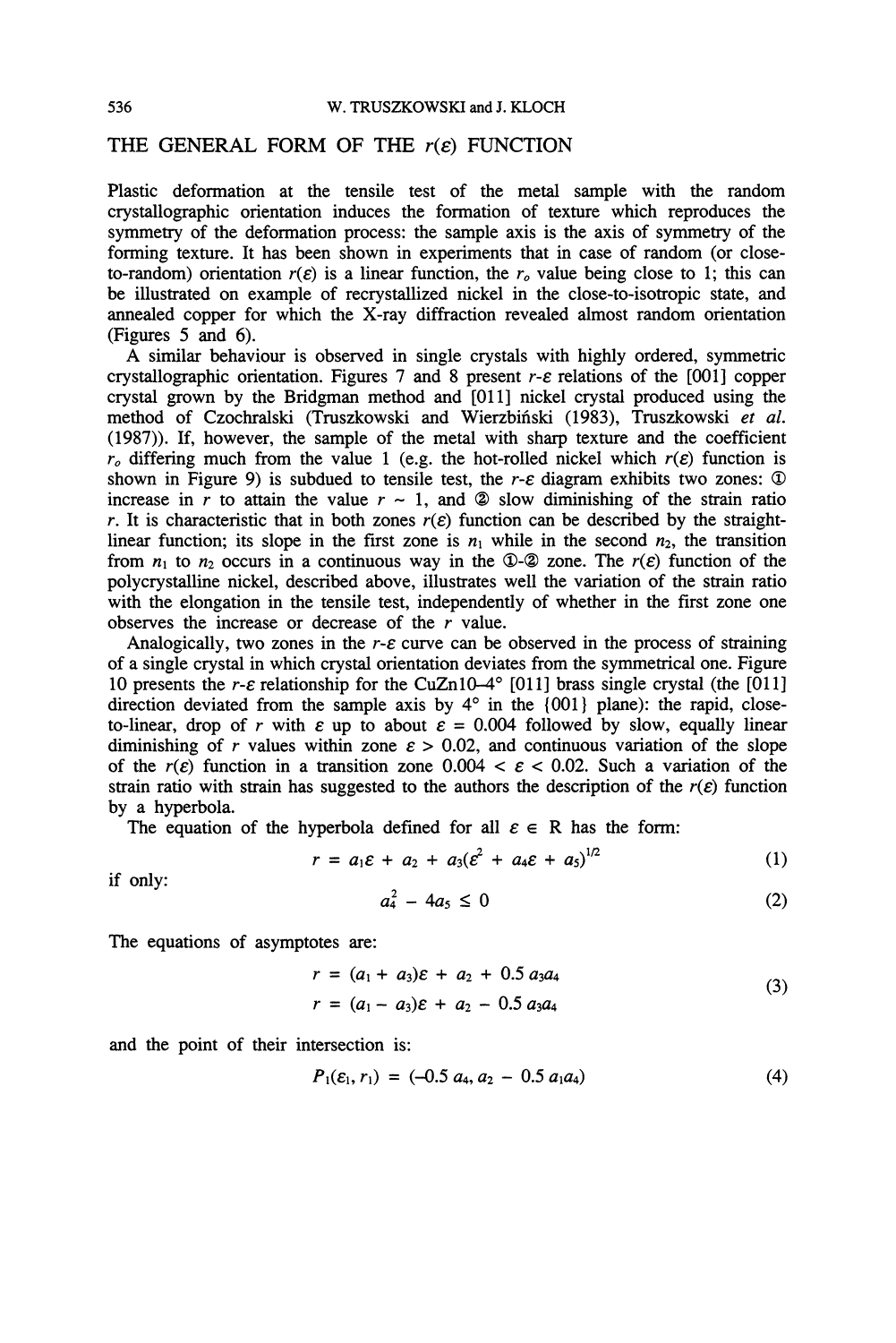

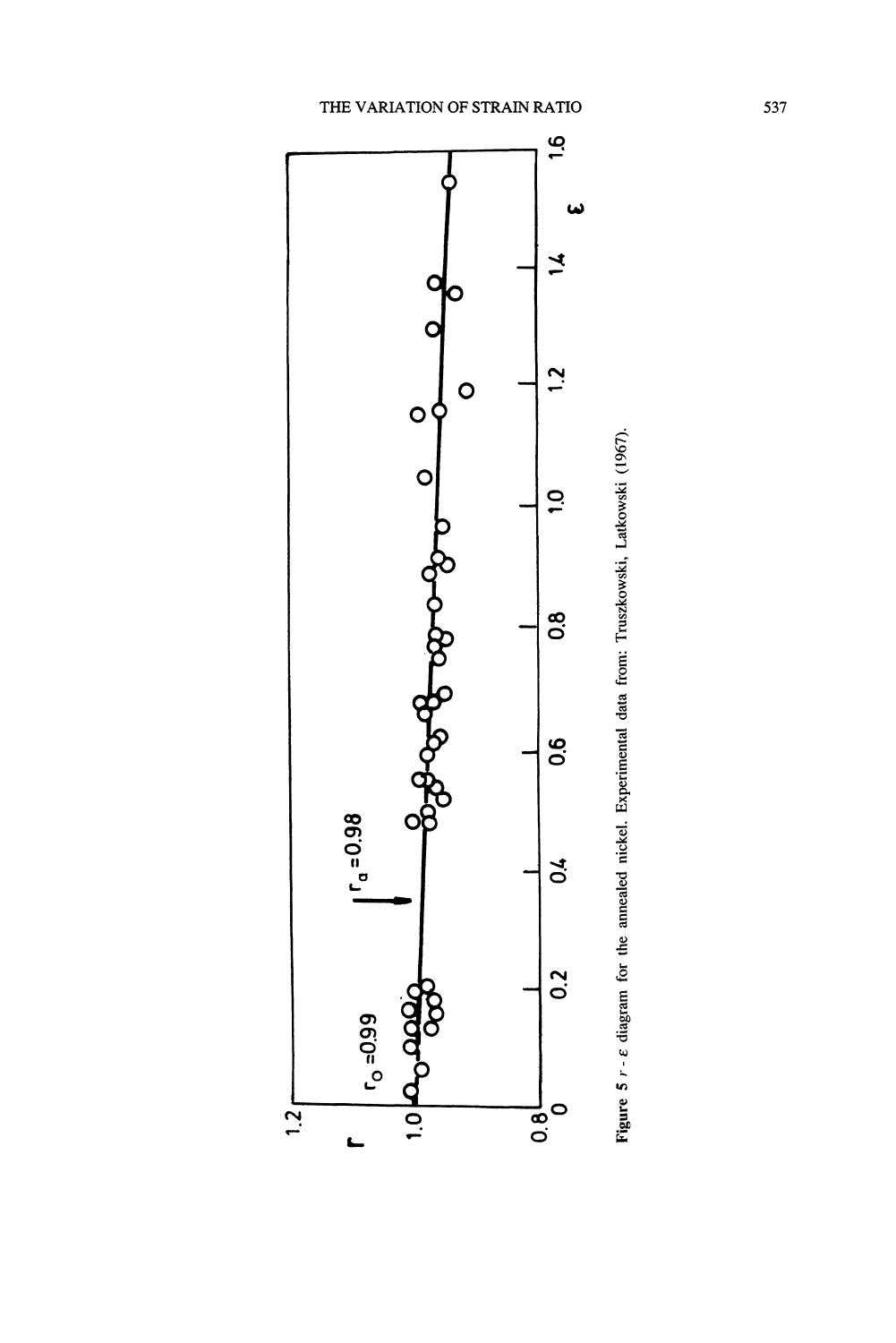

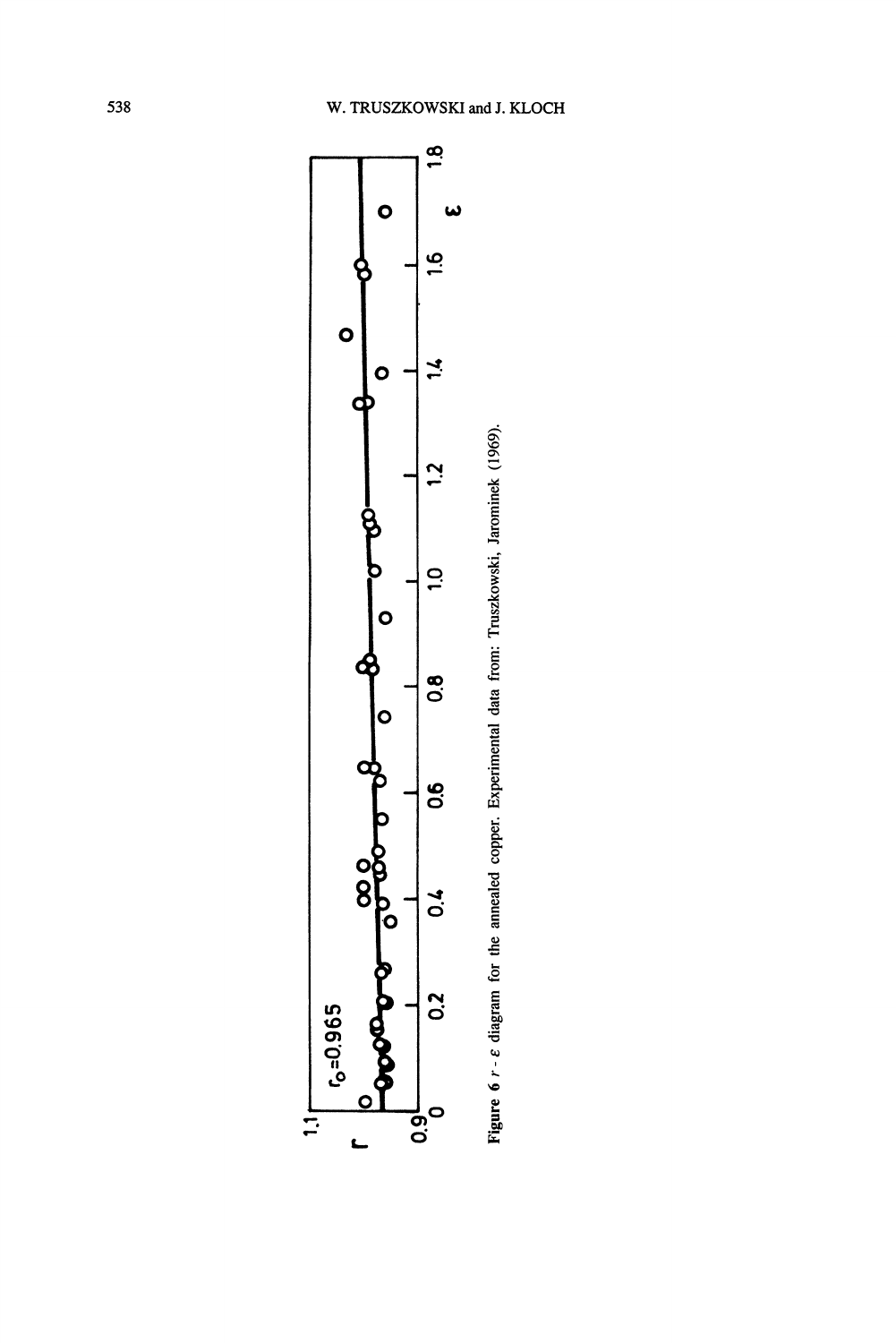

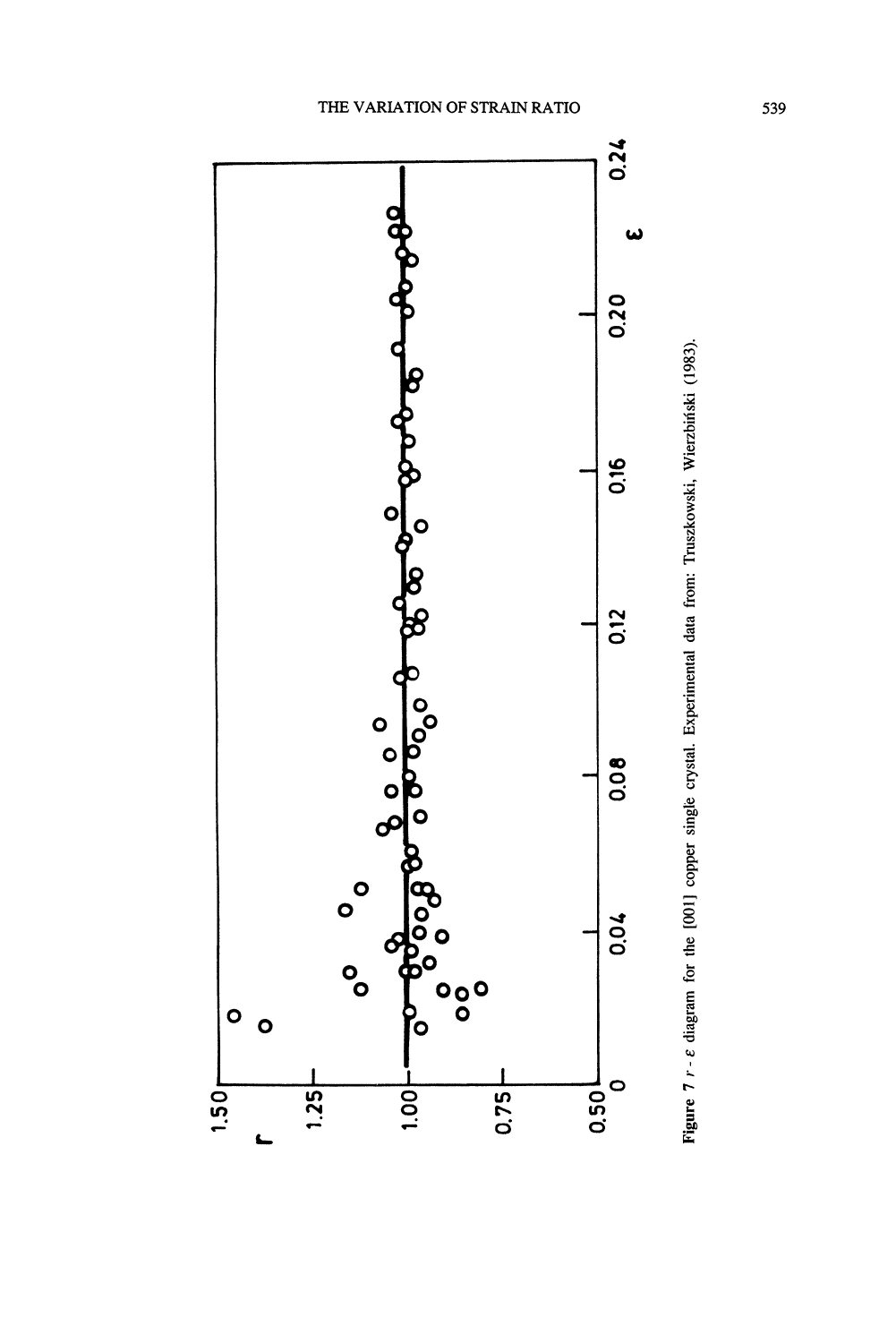

Figure 8 r - e diagram for the [011] nickel single crystal. Experimental data from: Truszkowski, et al. (1987).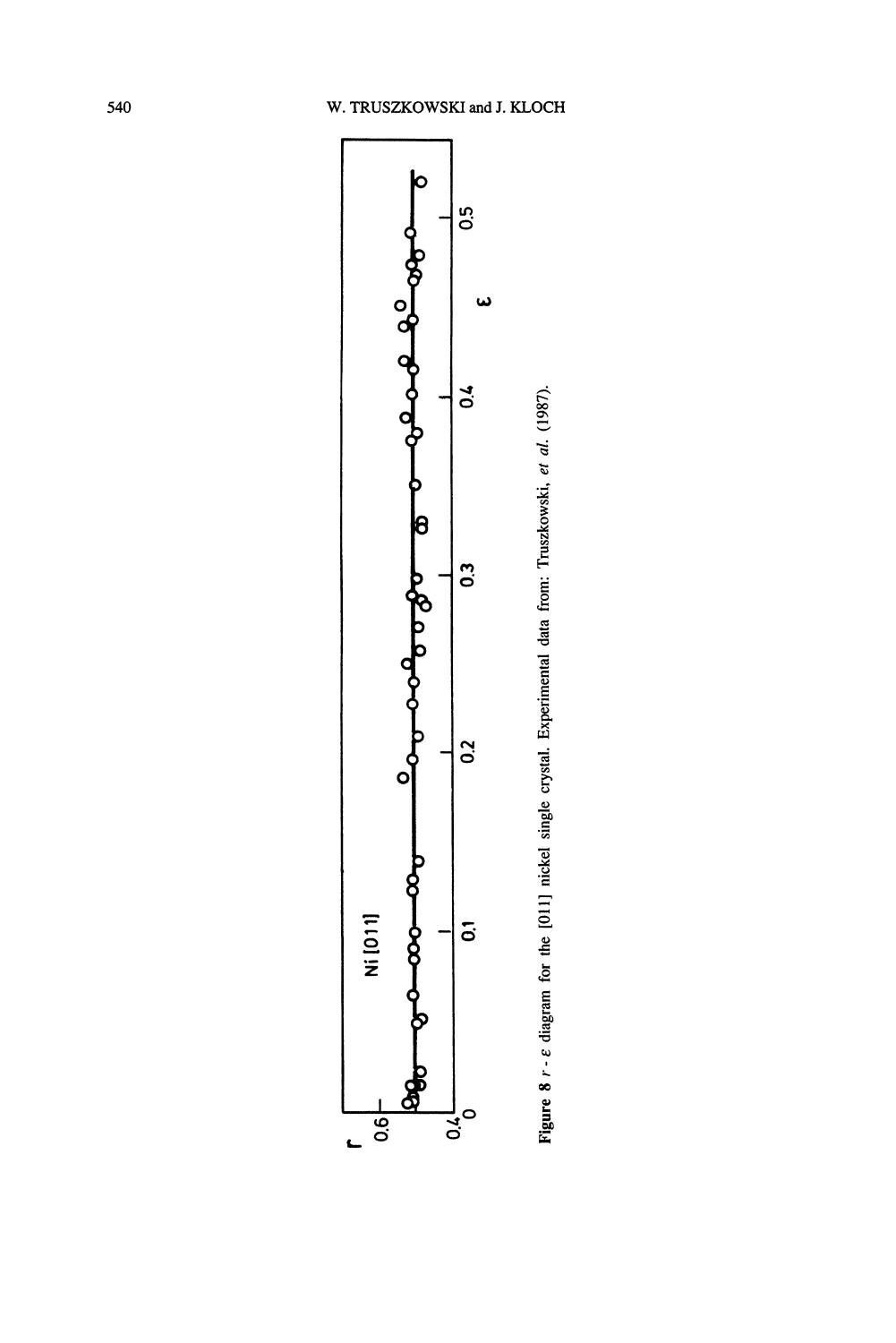

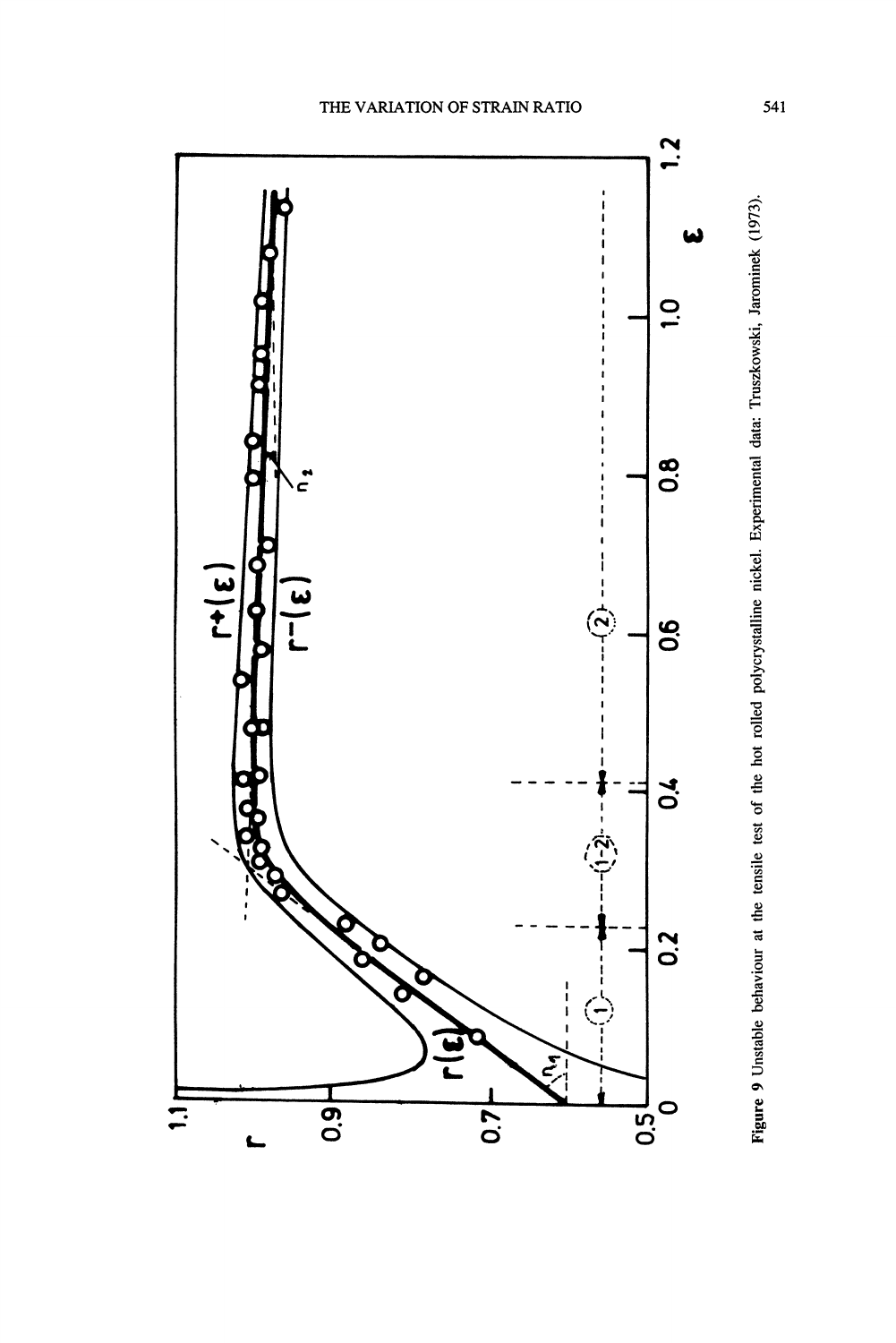

Figure 10 Unstable behaviour at the tensile tested  $4^{\circ}$  [011] CuZu10 brass single crystal. Experimental data: Truszkowski, Kloch (1989).

# EXPERIMENTAL VERIFICATION

## SINGLE Crystals

Single crystal of 10 wt pct Zn brass with the orientation  $4^{\circ}$  [011] (mentioned in the preceding chapter) has been tensile tested up to the elongation  $\varepsilon = 0.05$  (Figure 10). The parameters of the equation (1) calculated for the tested brass with the least square

method are:  $a_1 = -102.09$ ,  $a_2 = 0.2209$ ,  $a_3 = 101.73$ ,  $a_4 = -3.8$   $10^{-3}$ ,  $a_5 = 7.5$   $10^{-6}$ . Consequently, the asymptotes are

$$
r = -0.3577 \varepsilon + 0.0269,
$$
  

$$
r = -203.88 \varepsilon + 0.4151
$$

and their intersection point  $P_1(\varepsilon_1, r_1) = (0.002, 0.026)$ .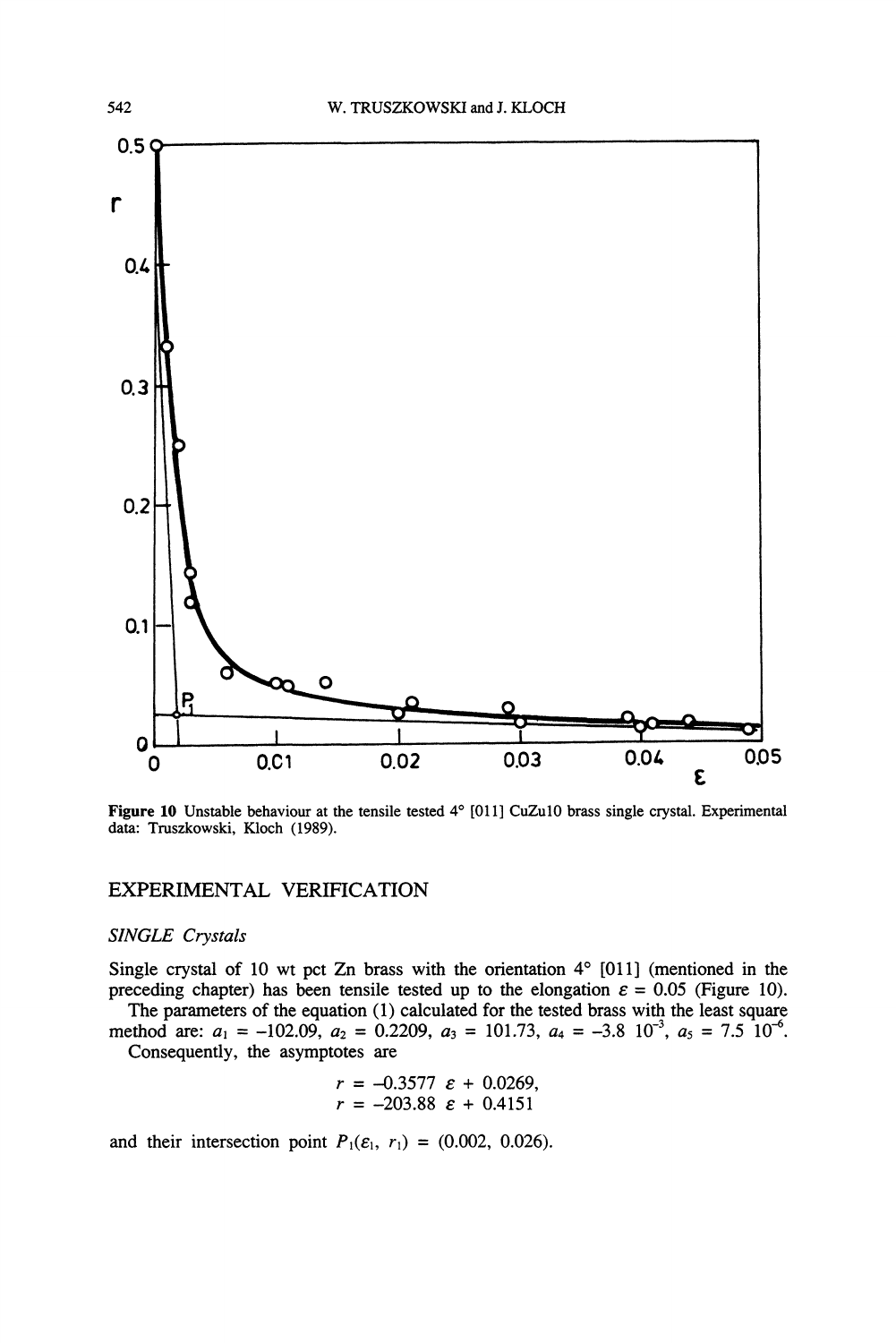It can be seen that the hyperbola (1) proposed for the description of results plotted in the  $r(\varepsilon)$  relationship fits well to the experimental points (Figure 10). For  $\varepsilon = 0$  the value  $r_0 = r(0)$  is equal to 0.5 which is a perfect agreement with the theoretically calculated value  $r_{0[011]} = 0.5$  (Truszkowski (1984)).

The diagram in Figure 11 shows the r- $\varepsilon$  relationship of the CuZn10 [011] brass single crystal. Here in spite of a considerable scatter of experimental data in the zone of small deformations, the determined with the aid of maximal errors method (Truszkowski and Kloch (1985, 1986))  $r_0$  value is equal to that calculated theoretically  $r_{\text{o[011]}} = 0.5$ .

Equally good fitting by the hyperbolic equation (1) of experimental data from the tensile testing of the [011] copper single crystal is observed in Figure 12.

## POLYCRYSTALS

Several test pieces of polycrystalline f.c.c, metals and alloys have been strained up to the instability limit and the hyperbolic fitting function was calculated using the above described method. Two examples presented in this paper (Figures 3 and 4) evidence the correct approximation of the r- $\varepsilon$  data by the hyperbolic function. All  $r(\varepsilon)$  functions have been calculated using the earlier proposed method of the fitting function based on the concept of maximal error.

### CONCLUSIONS

The most important papers on plastic anisotropy which appeared recently are these which contribute to the determination of the relation between directionality of physical characteristics, crystallographic texture and material properties. Both their fundamental and technological aspects aim at the improvement of testing methods and amelioration of deep drawability by varying texture and work hardening ability of metal sheets.

The  $r(\varepsilon)$  function which describes the variation of plastic anisotropy at the uniaxal deformation is a rich source of information on polycrystalline metals subdued to the process of plastic working. In real single crystals the  $r(\varepsilon)$  function is the basis for the determination of the degree of the imperfection of crystallographic orientation (degree of texture), this property being of importance in evaluating the instability of orientation in deformed crystals.

It has been shown in the paper that in spite of large and asymmetric scatter of experimental  $(\varepsilon_i, r_i)$  data, the proper interpretation of the variation of the strain ratio in deformed metals is obtained by the application of the authors' method of determination of the fitting function based on maximal errors and the description of the  $r(\varepsilon)$  function by the hyperbolic equation (1).

#### References

Bunge, H. J., Grzesik, D., Ahrndt, G. and Schulze, M. (1981). The relation between preferred orientation and the Lankford Parameter r of plastic anisotropy. Arch. Eisenhüttenwes.,  $52$ , 407-411.

Hu, Hsun (1975a). The Strain Dependence of Plastic Strain Ratio  $(r_m$  value) of Deep Drawing Sheet Steels Determined by Simple Tension Test. Metall. Trans., 6A, 945-947.

Hu, Hsun (1975b). Effect of Plastic Strain on the r - Value of Textured Steel Sheet. Metall. Trans., 6A, 2307-2309.

Kloch, J. and Truszkowski, W. (1986). The Method of Determination of the Fitting Function Based on Maximal Errors. Bull. Pol. Ac.: Techn., 34, 683-690.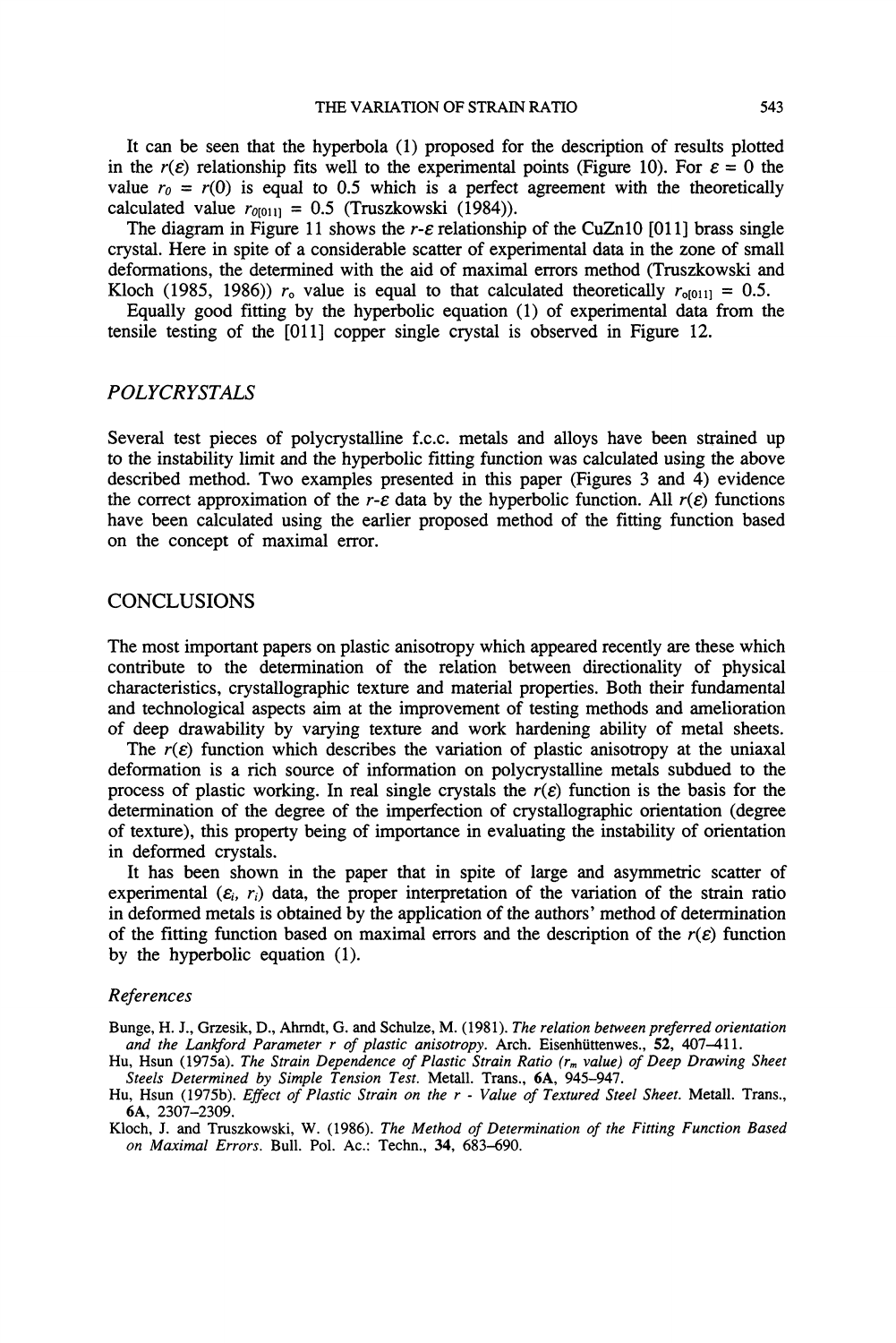

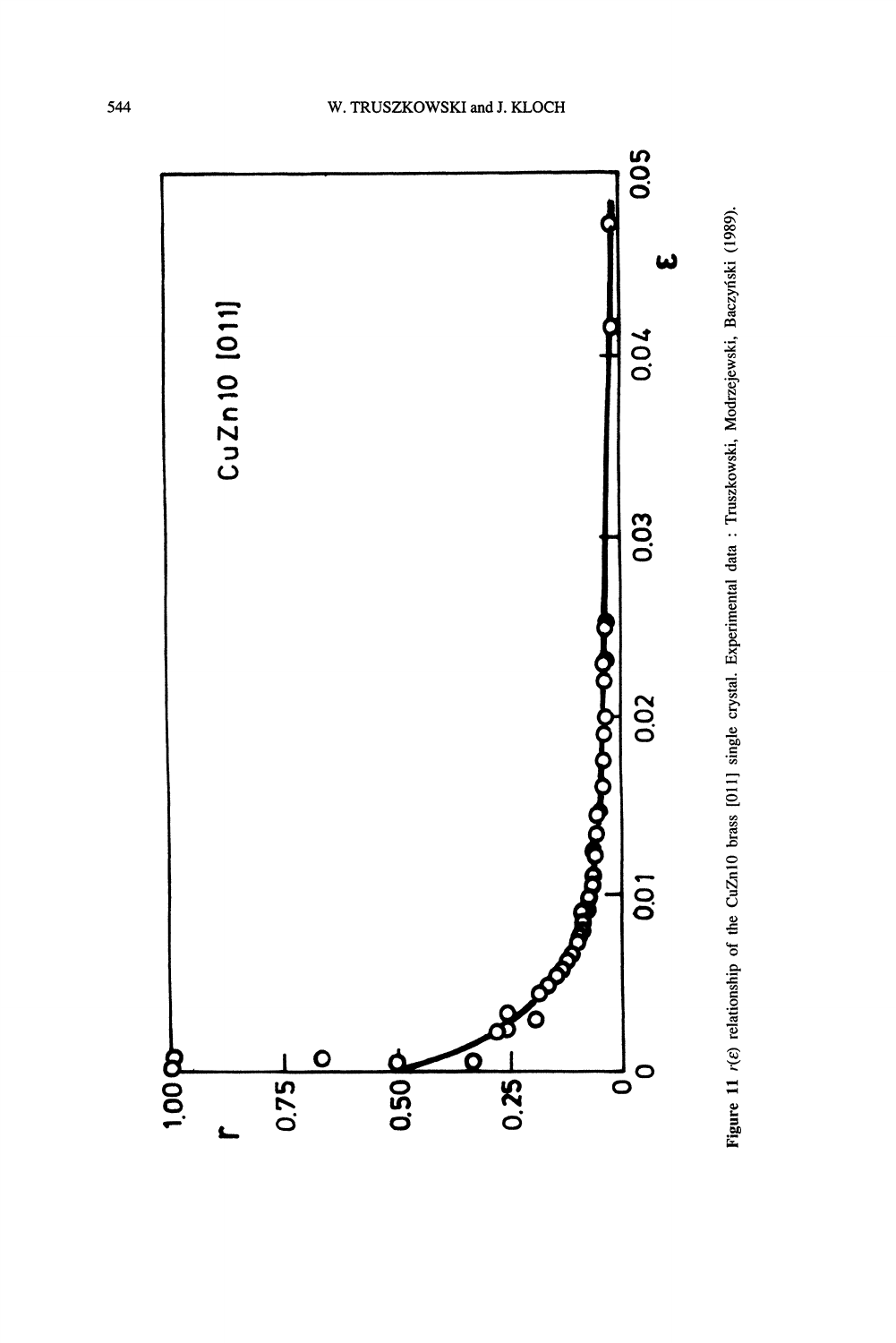